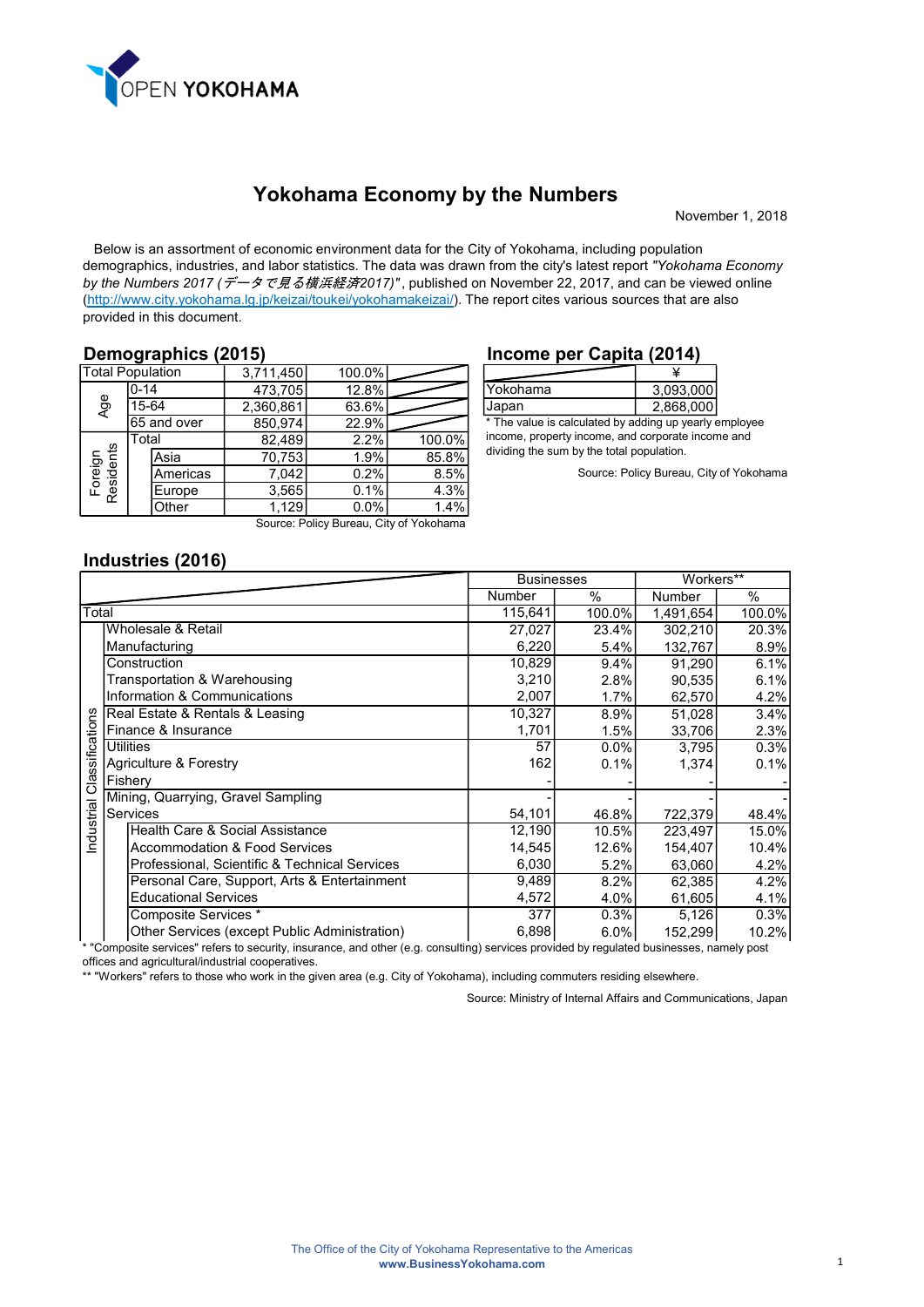

#### November 1, 2018

## Economic Activities (2014)

|       |                                |             | Nominal GDP (2014) | Sales (2012) |         | Added Value (2012) |        |
|-------|--------------------------------|-------------|--------------------|--------------|---------|--------------------|--------|
|       |                                | $*$ million | %                  | ¥ million    | %       | $*$ million        | %      |
| Total |                                | 12,341,809  |                    |              |         |                    |        |
|       | Industry Total *               | 12,211,418  | 100.0%             | 27,507,375   | 100.0%  | 5,684,457          | 100.0% |
|       | <b>Services</b>                | 2,807,420   | 23.0%              | 5,142,216    | 18.7%   | 1,713,535          | 30.1%  |
|       | Real Estate & Rental & Leasing | 2,368,628   | 19.4%              | 2,083,324    | 7.6%    | 358,362            | 6.3%   |
|       | Wholesale & Retail             | 1,425,789   | 11.7%              | 6,415,595    | 23.3%   | 923,349            | 16.2%  |
|       | Manufacturing                  | 1,225,339   | 10.0%              | 8,354,255    | 30.4%   | 1.100.911          | 19.4%  |
|       | Information & Communications   | 870,662     | 7.1%               | 757,235      | 2.8%    | 285,026            | 5.0%   |
|       | Transportation & Warehousing   | 840,526     | 6.9%               | 2,257,034    | 8.2%    | 433,782            | 7.6%   |
|       | Construction                   | 539,215     | 4.4%               | 1,697,653    | 6.2%    | 349,430            | 6.1%   |
|       | Finance & Insurance            | 472,131     | 3.9%               | 755,104      | 2.7%    | 506,463            | 8.9%   |
|       | <b>Utilities</b>               | 384,681     | 3.2%               | 12,485       | $0.0\%$ | 2,296              | 0.0%   |
|       | Other**                        | 1,277,027   | 10.5%              | 32,474       | 0.1%    | 11,303             | 0.2%   |

\* "Industry Total" for Nominal GDP excludes taxes such as tariffs on imports and consumption tax.

\*\* "Other" for the "Nominal GDP" column includes "Agriculture & Forestry", "Fishery", and "Mining, Quarrying, Gravel Sampling", as well as "Public Services" and "Private Not-for-profit Services", while for the "Sales" and "Added Value" columns, only the first three of these categories are included.

Source: Policy Bureau, City of Yokohama

# Industry Specific Statistics (Services; 2014)

|                                                                                                                                                                                            | <b>Businesses</b> | Change 2004-2014 |          | Workers** | Change 2004-2014 |        |
|--------------------------------------------------------------------------------------------------------------------------------------------------------------------------------------------|-------------------|------------------|----------|-----------|------------------|--------|
|                                                                                                                                                                                            |                   | <b>Number</b>    | %        |           | <b>Number</b>    | %      |
| <b>Total</b>                                                                                                                                                                               | 52,777            | 8,441            | 19.0%    | 696,686   | 237.311          | 51.7%  |
| Healthcare & Social<br>Assistance                                                                                                                                                          | 11.799            | 4.733            | 67.0%II  | 213,176   | 108.279          | 103.2% |
| Accommodation & Food<br>Services                                                                                                                                                           | 14,953            | $-327$           | $-2.1\%$ | 152,869   | 32.640           | 27.1%  |
| Professional Scientific &<br><b>Technical Services</b>                                                                                                                                     | 6.245             | 1.689            | 37.1%    | 67.599    | 16.034           | 31.1%  |
| Personal Care & Support, Arts &<br>Entertainment                                                                                                                                           | 9,727             | $-47$            | $-0.5\%$ | 62,826    | 9.241            | 17.2%  |
| <b>Educational Services</b>                                                                                                                                                                | 4,588             | 871              | 23.4%    | 61.918    | 16.446           | 36.2%  |
| Composite Services*                                                                                                                                                                        | 389               | 151              | 63.4%II  | 6,126     | 3,939            | 180.1% |
| Other Services (except Public<br>Administration)<br>* "Ogammerite semiceal" unfam te seminitur ina menses said ethem (a m-seminitum) semices municleaf humanidated humanises semistry weat | 5.076             | 1.371            | 37.0%II  | 132.172   | 50.732           | 62.3%  |

omposite services" refers to security, insurance, and other (e.g. consulting) services provided by regulated businesses, namely post offices and agricultural/industrial cooperatives.

\*\* "Workers" refers to those who work in the given area (e.g. City of Yokohama), including commuters residing elsewhere.

Source: Ministry of Internal Affairs and Communications, Japan

## Industry Specific Statistics (ICT Industries; 2014)

|                                                  | <b>Businesses</b> |        | Workers**** |           |
|--------------------------------------------------|-------------------|--------|-------------|-----------|
|                                                  | Number            | %      | Number      | $\%$      |
| Total                                            | 3.032             | 100.0% | 89.358      | $100.0\%$ |
| Software Development and Associated Services*    | 1.613 l           | 53.2%  | 54,587      | 61.1%     |
| Hardware Manufacturing**                         | 770               | 25.4%  | 29,166      | $32.6\%$  |
| Content Development and Distribution Services*** | 649               | 21.4%  | 5,605       | 6.3%      |

\* "Software Development..." includes: software publishers; information processing & delivery services; and Internet related services.

 \*\* Businesses under "Hardware Manufacturing" manufacture: electric wires & cables; commercial machinery & equipment; electronic devices, parts & circuits (including recording media); advanced electronics (including medical electronics); electric measuring instrument; and communication equipment & machinery (including computers).

 \*\*\* "Content Development..." includes: public & private broadcasting; video/audio information production & distribution; publishing (including newspapers); information production related services; designing; movie theaters; and entertainment venues & groups.

\*\*\*\* "Workers" refers to those who work in the given area (e.g. City of Yokohama), including commuters residing elsewhere.

Source: Ministry of Internal Affairs and Communications, Japan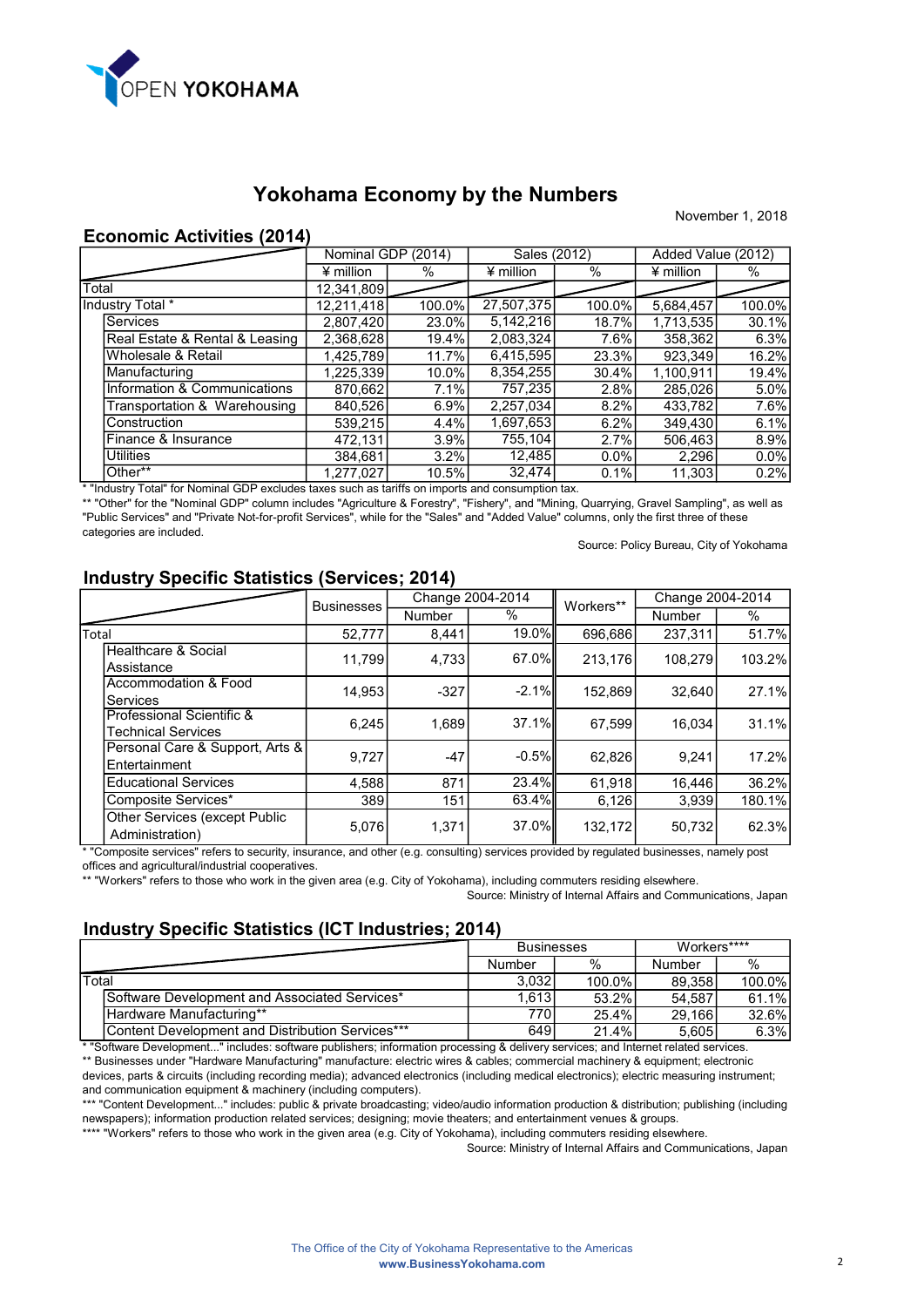

November 1, 2018

# Industry Specific Statistics (Manufacturing; 2014)

|                                                          | <b>Businesses</b> |         | Workers***    |         | <b>Shipped Product Values</b> |          |
|----------------------------------------------------------|-------------------|---------|---------------|---------|-------------------------------|----------|
|                                                          | Number            | $\%$    | <b>Number</b> | $\%$    | ¥ million                     | $\%$     |
| Total                                                    | 2,479             | 100.00% | 90,600        | 100.00% | 4,332,961                     | 100.00%  |
| Food                                                     | 193               | 7.80%   | 16,273        | 18.00%  | 545,842                       | 12.60%   |
| <b>Transportation Equipment</b>                          | 154               | 6.20%   | 11,587        | 12.80%  | 384,263                       | 8.90%    |
| <b>Fabricated Metal Products</b>                         | 435               | 17.50%  | 9,035         | 10.00%  | 247,648                       | 5.70%    |
| Machinery, Production*                                   | 318               | 12.80%  | 7,125         | 7.90%   | 193,874                       | 4.50%    |
| Machinery, General Purpose**                             | 131               | 5.30%   | 6,803         | 7.50%   | 229,388                       | 5.30%    |
| Computer & Electronic Products                           | 66                | 2.70%   | 6,492         | 7.20%   | 325,132                       | 7.50%    |
| <b>Electrical Equipment,</b><br>Appliances, & Components | 209               | 8.40%   | 5,112         | 5.60%   | 100,483                       | 2.30%    |
| <b>Electronic Components</b>                             | 96                | 3.90%   | 3,366         | 3.70%   | 81,818                        | 1.90%    |
| <b>Plastics Products</b>                                 | 146               | 5.90%   | 3,307         | 3.70%   | 65,942                        | 1.50%    |
| <b>Printing &amp; Support Activities</b>                 | 167               | 6.70%   | 3,276         | 3.60%   | 53,441                        | 1.20%    |
| Chemicals                                                | 73                | 2.90%   | 2,951         | 3.30%   | 101,391                       | 2.30%    |
| Machinery, Commercial                                    | 98                | 4.00%   | 2,891         | 3.20%   | 98,937                        | 2.30%    |
| <b>Nonmetallic Mineral Products</b>                      | 65                | 2.60%   | 2,405         | 2.70%   | 61,083                        | 1.40%    |
| Paper                                                    | 48                | 1.90%   | 1,939         | 2.10%   | 58.267                        | 1.30%    |
| <b>Rubber Products</b>                                   | 19                | 0.80%   | 1,599         | 1.80%   | 32,044                        | 0.70%    |
| Petroleum & Coal Products                                | 20                | 0.80%   | 1,254         | 1.40%   | 1,500,043                     | 34.60%   |
| Nonferrous Metal Production &<br>Processing              | 24                | 1.00%   | 1,046         | 1.20%   | 38,476                        | 0.90%    |
| Iron & Steel Production &<br>Processing                  | 28                | 1.10%   | 708           | 0.80%   | 64,748                        | 1.50%    |
| <b>Furniture &amp; Related Products</b>                  | 44                | 1.80%   | 641           | 0.70%   | 10.437                        | 0.20%    |
| <b>Textiles &amp; Apparel</b>                            | 46                | 1.90%   | 601           | 0.70%   | 7,250                         | 0.20%    |
| Beverage & Tobacco Products                              | 10                | 0.40%   | 564           | 0.60%   | 101,342                       | 2.30%    |
| <b>Wood Products</b>                                     | $\overline{15}$   | 0.60%   | 241           | 0.30%   | 6,806                         | 0.20%    |
| <b>Leather Products</b>                                  | 3                 | 0.10%   | 66            | 0.10%   | 751                           | $0.00\%$ |
| Other                                                    | 71                | 2.90%   | 1,318         | 1.50%   | 23,555                        | 0.50%    |

Production Machinery includes: machinery for Industrial, Agriculture, Construction, Mining, and Metalworking purposes. \*\* General Purpose Machinery includes: machinery for "Ventilation, Heating, Air-Conditioning, and Commercial Refrigeration" and "Engine,

Turbine, and Power Transmission Equipment", as well as those under "Other General Purpose Machinery" in NAICS.

\*\*\* "Workers" refers to those who work in the given area (e.g. City of Yokohama), including commuters residing elsewhere.

Source: Policy Bureau, City of Yokohama

# Yokohama City Taxes (2015)

|                                | ¥ million                                     | $\%$   |
|--------------------------------|-----------------------------------------------|--------|
| Total                          | 718,963                                       | 100.0% |
| Resident tax on persons        | 294,549                                       | 41.0%  |
| Resident tax on corporations   | 60,464                                        | 8.4%   |
| Fixed property tax             | 264,486                                       | 36.8%  |
| Light-weight motor vehicle tax | 2,052                                         | 0.3%   |
| Municipal tobacco tax          | 23,245                                        | 3.2%   |
| Mining tax                     |                                               |        |
| Special landholding tax        | 47                                            | 0.0%   |
| Bathing tax (hot springs       | 86                                            | 0.0%   |
| accomodation tax)              |                                               |        |
| <b>Business tax</b>            | 17,792                                        | 2.5%   |
| City planning tax              | 56,242                                        | 7.8%   |
|                                | Source: Metropolitan Statistics Council Japan |        |

Source: Metropolitan Statistics Council, Japan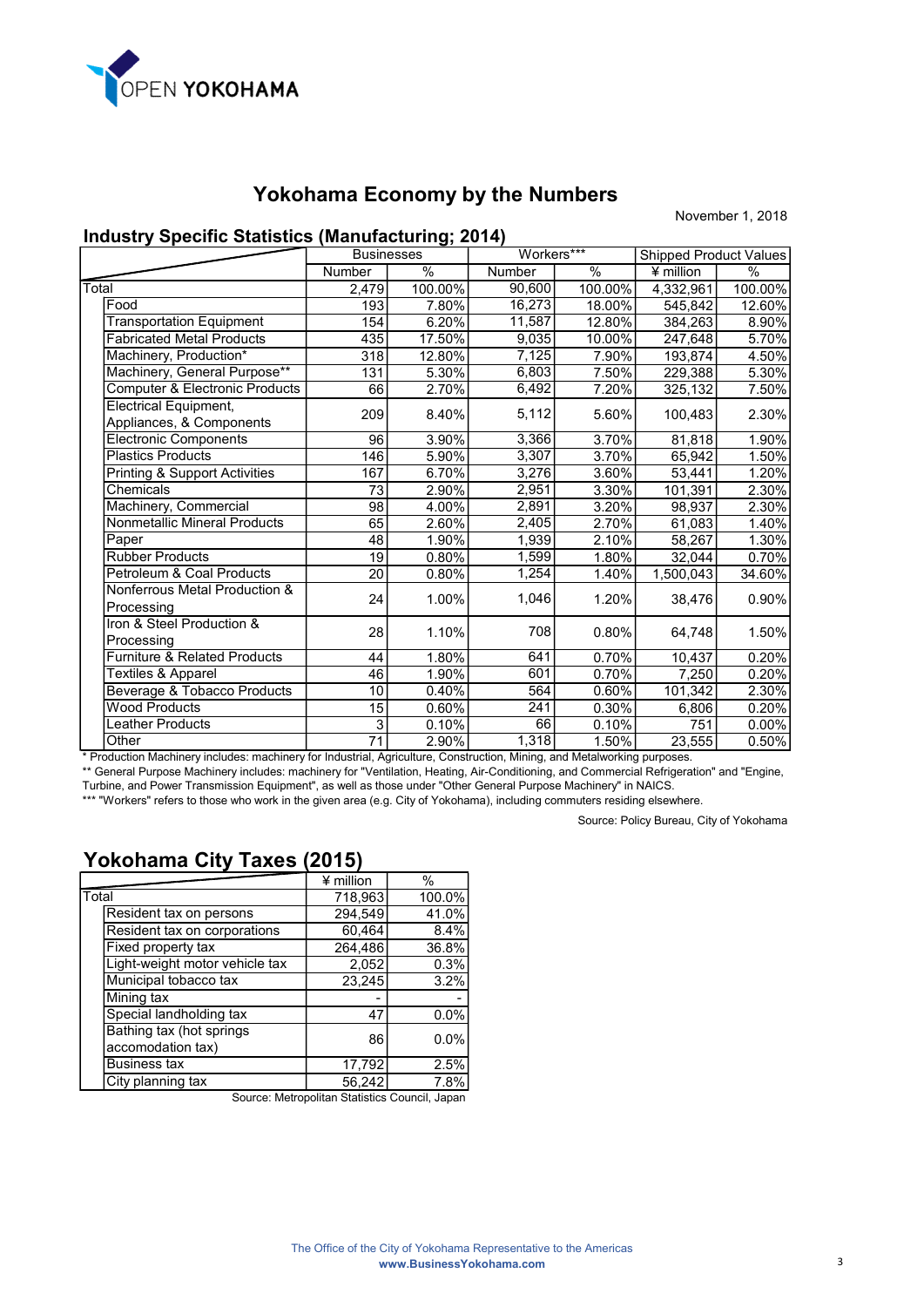

## Trade at the Yokohama Sea Port (2016)

|                                                   | Foreign | Domestic    | Total   |
|---------------------------------------------------|---------|-------------|---------|
| Number of ships entering the port                 | 9.849   | 25,838      | 35,687  |
| Total volume of the cargo handled (thousand tons) | 68.932  | 40.191      | 109.123 |
| Total number of shipping containers handled       | 2.521   | <b>2601</b> | 2.781   |
| Source: Port and Harbor Bureau, City of Yokohama  |         |             |         |

|             |                       | Total       | <b>Exports</b> |        | Imports     |        | <b>Difference</b> |         |
|-------------|-----------------------|-------------|----------------|--------|-------------|--------|-------------------|---------|
|             |                       | $*$ million | $4$ million    | %      | $*$ million | %      | $*$ million       | $\%$    |
| $\tau$ otal |                       | 10,684,555  | 6,884,661      | 100.0% | 3,799,894   | 100.0% | 3.084.767         | 100.0%  |
|             | Asia (exc. China)     | 3.248.548   | 2,254,857      | 32.8%  | 993.691     | 26.2%  | 1,261,166         | 40.9%   |
|             | China                 | 2,421,340   | 1,269,711      | 18.4%  | 1,151,629   | 30.3%  | 118,082           | $3.8\%$ |
|             | North America         | 1.659.421   | 1,194,366      | 17.3%  | 465.055     | 12.2%  | 729.311           | 23.6%   |
|             | <b>United States</b>  | 1,587,232   | 1,175,299      | 17.1%  | 411,933     | 10.8%  | 763,366           | 24.7%   |
|             | <b>Western Europe</b> | 1,218,231   | 689,755        | 10.0%  | 528.476     | 13.9%  | 161.279           | 5.2%    |
|             | Other                 | 2,137,014   | 1,475,971      | 21.4%  | 661,043     | 17.4%  | 814.928           | 26.4%   |

\* "Asia" includes: South Korea; China; Taiwan; Hong Kong; Vietnam; Thailand; Singapore; Malaysia; the Philippines; Indonesia; and India. "North America" includes: the United States and Canada. "Western Europe" includes: United Kingdom; Netherlands; Belgium; France; Germany; Spain; Italy; and Turkey.

Source: Yokohama Customs, Ministry of Finance, Japan

November 1, 2018

|       |                                 | <b>Exports</b> |        | Imports                                                  |        |  |
|-------|---------------------------------|----------------|--------|----------------------------------------------------------|--------|--|
|       |                                 | $4$ million    | $\%$   | ¥ million                                                | $\%$   |  |
| Total |                                 | 6,884,661      | 100.0% | 3,799,894                                                | 100.0% |  |
|       | <b>Transportation equipment</b> | 2,133,729      | 31.0%  |                                                          |        |  |
|       | Automobiles                     | 1,701,945      | 24.7%  |                                                          |        |  |
|       | General machinery               | 1,824,793      | 26.5%  | 559,528                                                  | 14.7%  |  |
|       | <b>Electrical equipment</b>     | 791,991        | 11.5%  | 362,058                                                  | 9.5%   |  |
|       | Chemical products               | 684.834        | 9.9%   | 438,698                                                  | 11.5%  |  |
|       | Raw materials                   | 616,319        | 9.0%   | 580,992                                                  | 15.3%  |  |
|       | Food products and animals       |                |        | 536,984                                                  | 14.1%  |  |
|       | Miscellaneous products          |                |        | 426.943                                                  | 11.2%  |  |
|       | <b>Mineral fuels</b>            |                |        | 282,590                                                  | 7.4%   |  |
|       | Crude oil                       |                |        | 62,788                                                   | 1.7%   |  |
|       | Other                           | 832,995        | 12.1%  | 612,102                                                  | 16.1%  |  |
|       |                                 |                |        | Correor Valcebourn Cristopen, Minister of Finance, Jones |        |  |

Source: Yokohama Customs, Ministry of Finance, Japan



Total Trade Value of

#### Value of Exports from Yokohama Sea Port



### Value of Imports into Yokohama Sea Port